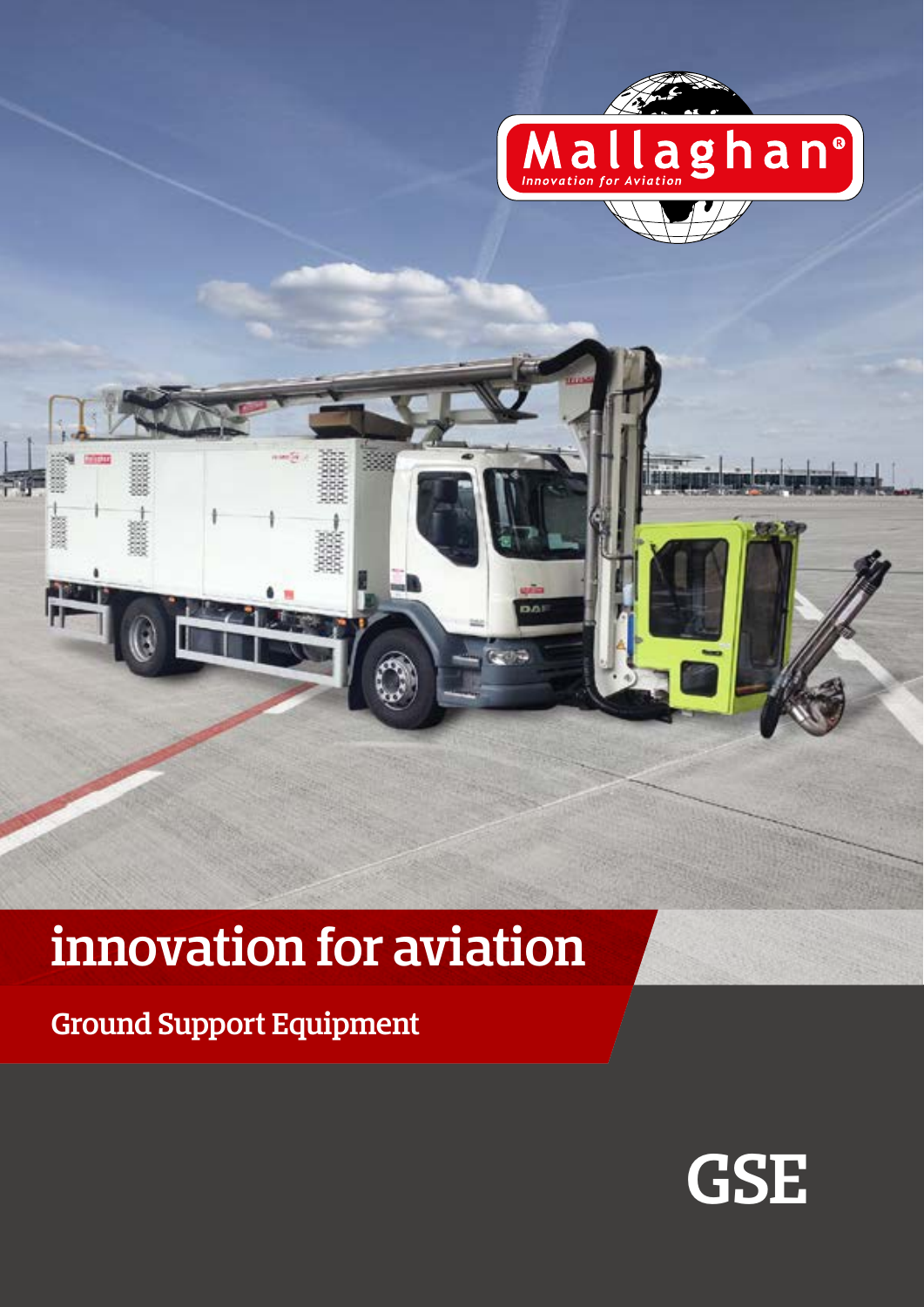# **Mallaghan**

Mallaghan is one of the fastest-growing Airport Ground Support Equipment manufacturers worldwide, producing a vast range of highly acclaimed GSE products to an ever-expanding global network of customers. Mallaghan is proud to provide best-in-class products that meet the needs of a diverse marketplace.

Developing our GSE products to ensure the highest quality is not just a statement, it is a mission and a commitment to customers that Mallaghan has been delivering upon since the company was founded by Terry Mallaghan in the 1960's. Originally established as a Civil Engineering Firm, the company attributes its move towards high quality GSE manufacturing following extensive research throughout Europe and the Middle East where Terry identified a need within the Aviation Industry for schedule streamlining.

A now renowned international force in the GSE Industry with a vast and highly skilled workforce, Mallaghan's world headquarters and manufacturing facility in Northern Ireland is a world-class premise's that represents Mallaghan's continued investment to foster business and industry growth, domestically and internationally. Never satisfied with the status quo, the ongoing expansion of development and manufacturing capabilities emphasises Mallaghan's commitment to continually raise the benchmark for value and quality in our GSE products and associated services. The company maintains manufacturing facilities & headquarters in Northern Ireland with service & worldwide offices in locations in London, Berlin, Dubai, Singapore and USA.

Built in 2004, the facility features a dedicated research & development space committed to driving our innovative brand. Mallaghan's state-of-the-art manufacturing area boasts continuous-flow assembly lines, as well as hydraulic & electronic assemblies, metal fabrication and weld shops.

Generous space is also devoted to shipping and receiving, a parts inventory warehouse, and quality assurance facilities. Our manufacturing facility implements Continuous-Flow Manufacturing (CFM) and Quality Improvement Programs (QIP), providing continuous product and process improvement.

As an approved bodybuilding manufacturer, Mallaghan use only world-renowned chassis & sub-component suppliers such as Mercedes-Benz, Scania, Volvo, DAF, Iveco, Deutz, Thermoking and Carrier.

Mallaghan is committed to ensuring that every product manufactured is built to customer's own requirements and constructed for safe operation, long-life and maintenance friendly metric.

Providing an excellent Aftersales Service is pivotal to our business and we firmly believe it to be just as important as the performance of our products. Our exceptional Aftersales Service ensures that our customers achieve maximum return on their investment for the entirety of their equipment.

'Innovation for Aviation' remains at the fore of our company and highlights our ongoing commitment to surpass the needs of our customers in terms of quality and service.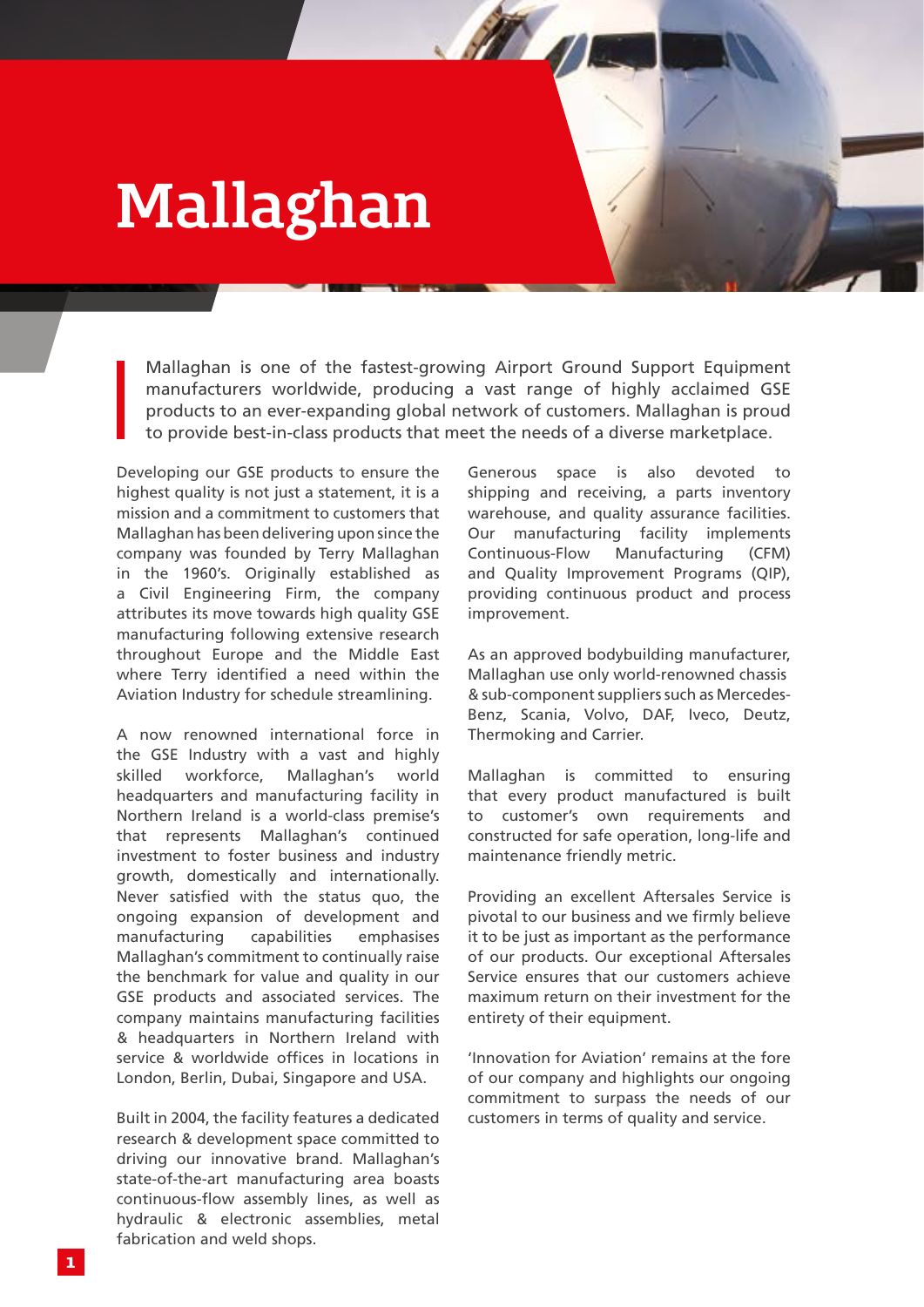

### **Deicers**

The Mallaghan Deicer range of equipment has been designed to surpass the expectations and needs of customers in terms of mobile deicing and anti-icing of all aircraft types. This European manufactured 'state of the art' Deicer been specifically designed so as to ensure high levels of efficiency, reliability and ease of use in a safe and busy airport environment.







#### **Model / Typical Capacity TA4500**

3600 litre pre-mix 900 litre anti-ice

#### **TA8200**

7000 litre pre-mix 1200 litre ant-ice

#### **Chassis**

Standard commercial chassis of European or US manufacture. Driver's cab full roof window with wipe/wash

#### **Standard Features**

- Automotive fire suppression system.
- Basket communication intercom system

#### **Fluid Tanks**

- Stainless steel construction • Internal multipoint return flow for
- improved mixing
- High grade insulation fitted to the heated premix deicing fluid tank
- Both tanks including the Anti-ice Tank have external fluid level gauges

#### **Fluid Circulation & Delivery**

- Hardi Pumps deliver the heated fluid up to 200 LPM
- Anti-ice flow adjustable from 75LPM to 200LPM

#### **Boom / Basket**

- Open or enclosed basket options
- Working height up to 17m.
- Proportional control fitted for smooth operation
- Main Boom Rotation 270°
- Basket Rotation 180° (Optional)

#### **Typical Options**

- Proportional mixing system
- Forced Air System

**Additional Options**

Available upon request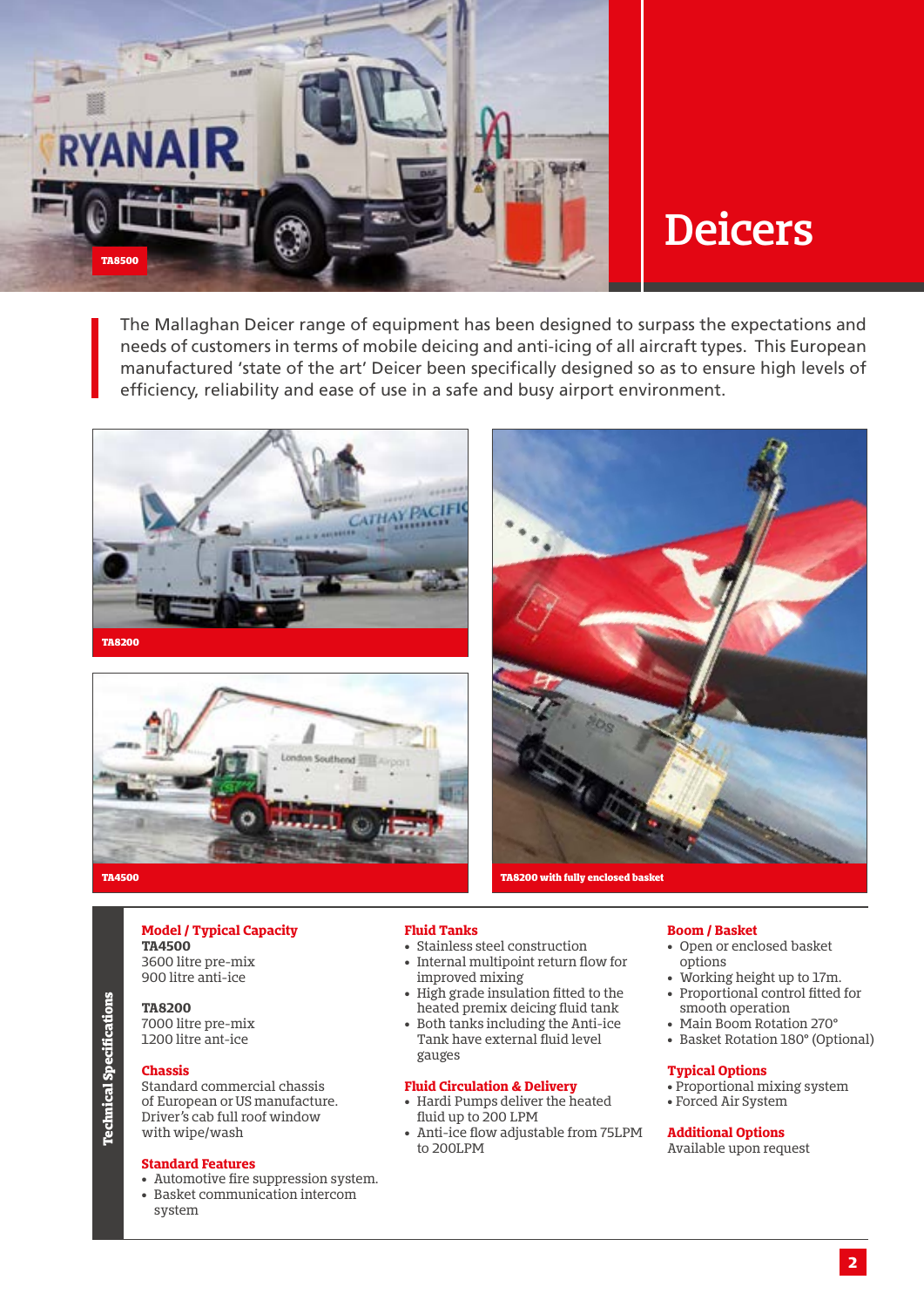### **Towable Passenger Stairs**



The Mallaghan Towable Passenger Stair range are units capable of providing passenger access to a wide range of aircraft. These stair units are mounted on a towable Mallaghan steel chassis which includes parking brake. Height adjustment is achieved by means of hydraulic ram.









#### **Model Sill Heights Tristair LR**

1800mm - 3950mm

**Tristair MR** 2400mm - 4400mm

#### **Tristair HR**

3800mm - 5800mm

#### **Chassis**

Mounted on towable Mallaghan steel chassis with parking brake for rugged airport operations.

#### **Hydraulics**

Built-in hydraulic cylinders and four hydraulic chassis stabilisers.

#### **Typical Options**

- Pedestrian control (Diesel or Electrically operated)
- Fully enclosed or sun-shade style canopies.
- Aluminium step profiles.
- Stair lights with sensor and timer.

#### **Additional Options**

Available upon request.

**Technical Specifications**

**Technical Specifications**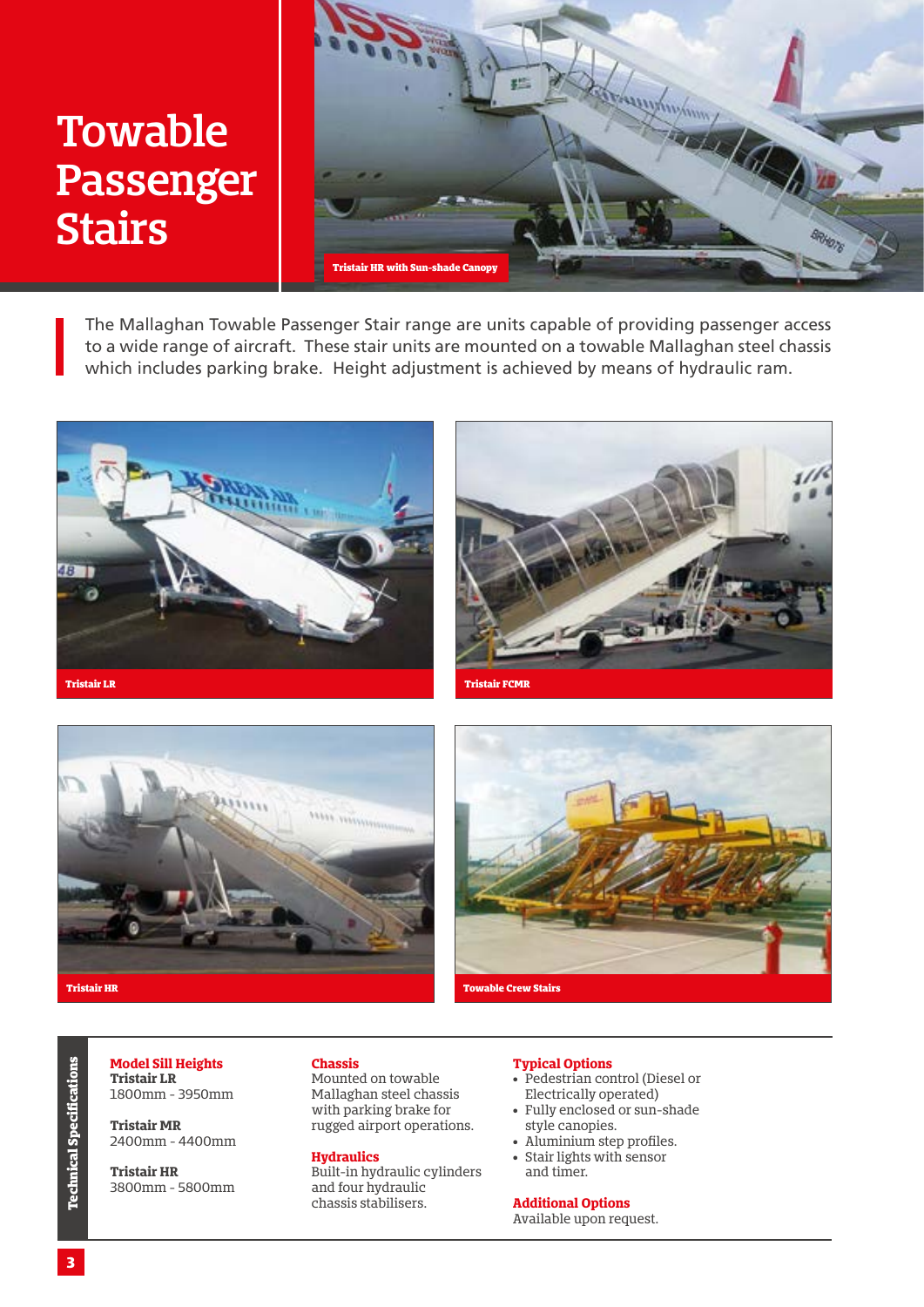

### **Motorised Passenger Stairs**

The Mallaghan Motorised Passenger Stair range offers high performance and reliability for passengers at the aircraft. Available in commercial truck chassis mounted and self-propelled options, the Motorised Passenger Stair is a highly sophisticated piece of equipment, engineered to the utmost quality and safety standards.









**Model Sill Heights Eurostair 2000** 2400mm - 4400mm Self-propelled

**Eurostair MR** 1800mm - 4200mm Self-propelled

**Eurostair HR** 2200mm - 5800mm Self-propelled

**Continental Stair** 2200mm - 5800mm Self-propelled

**Truck Mounted Eurostair** Up to 5800mm

#### **Chassis**

Mounted on standard commercial chassis or self propelled option which incorporates Deutz or Perkins diesel engine, drivers cab, stair section, hydrostatic drive system and associated hydraulics.

#### **Hydraulics**

All cylinders operated with dual pilot operated check valves.

#### **Electric System** 24v relay.

**Typical Options** • VIP

- 4x4 Rescue Stair
- Escalator Stair
- Fully enclosed all weather canopy.
- Aluminium step profiles.
- Stair lights with sensor and timer.
- Auto-level platform system.
- Electric Version

#### **Additional Options**

Available upon request.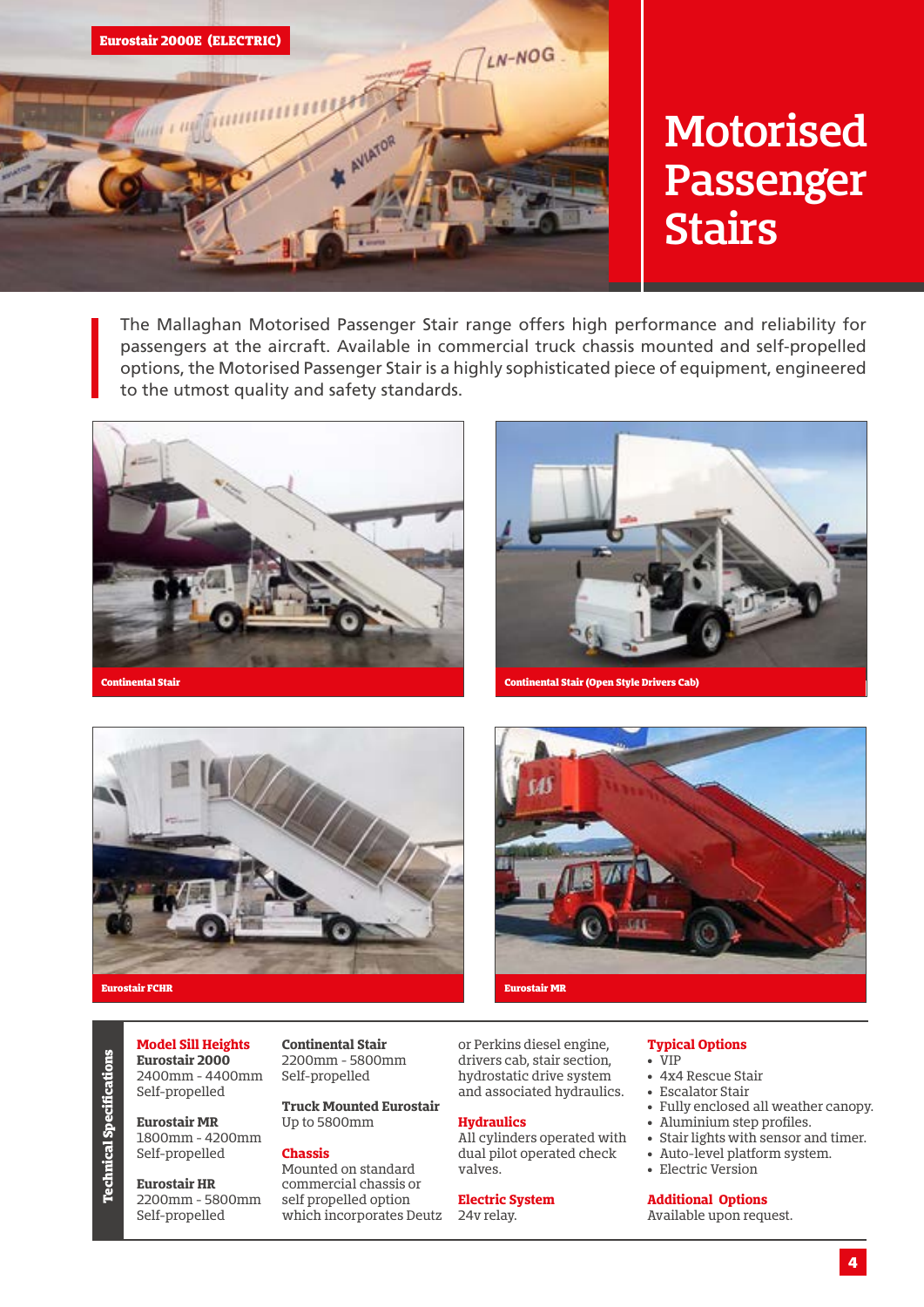### **Bendibelt**



The Mallaghan Bendibelt is an ingenious aircraft baggage loading system which enables baggage to be loaded/unloaded in a safe, efficient and expedient manner with the operator in control from within the baggage hold. With a unique curvature design and key safety features it can deliver a number of significant benefits including turnaround efficiencies, reduction in manpower costs & manual handling, whilst through automation reducing the risk of manual handling injuries and ground damage to aircraft.



| <b>Technical Specifications</b> | <b>Engine:</b>                      | Deutz              | Wheelbase:                     | 3100mm               | <b>Belt Length</b><br><b>Available:</b> | Main Boom $7.5 \&$<br>8.5mtrs |
|---------------------------------|-------------------------------------|--------------------|--------------------------------|----------------------|-----------------------------------------|-------------------------------|
|                                 | <b>Drive:</b>                       | Hydrostatic        | <b>Turning Circle: 7.7mtrs</b> |                      |                                         |                               |
|                                 |                                     |                    |                                |                      | <b>Bendi Belt Ext.</b>                  | up to 7.0mtrs                 |
|                                 | <b>Steering:</b>                    | Hydraulic          | <b>Usable Belt</b>             |                      |                                         |                               |
|                                 |                                     |                    | <b>Extension:</b>              | up to 6.0mtrs        | <b>Belt Width:</b>                      | Main Boom 600mm               |
|                                 | Dead Weight:                        | 5200 <sub>kg</sub> |                                |                      |                                         | Bendi Belt 305mm              |
|                                 |                                     |                    | <b>Single Load:</b>            | 400 <sub>kg</sub>    |                                         | (600mm inc. rollers)          |
|                                 | <b>Vehicle Length: max 10.0mtrs</b> |                    |                                |                      |                                         |                               |
|                                 |                                     |                    | <b>Belt Speed:</b>             | $13 - 24$ mtrs p/min | <b>Service Height: 1mtr - 3.1mtrs</b>   |                               |
|                                 | <b>Vehicle Width: 2400mm</b>        |                    |                                |                      |                                         |                               |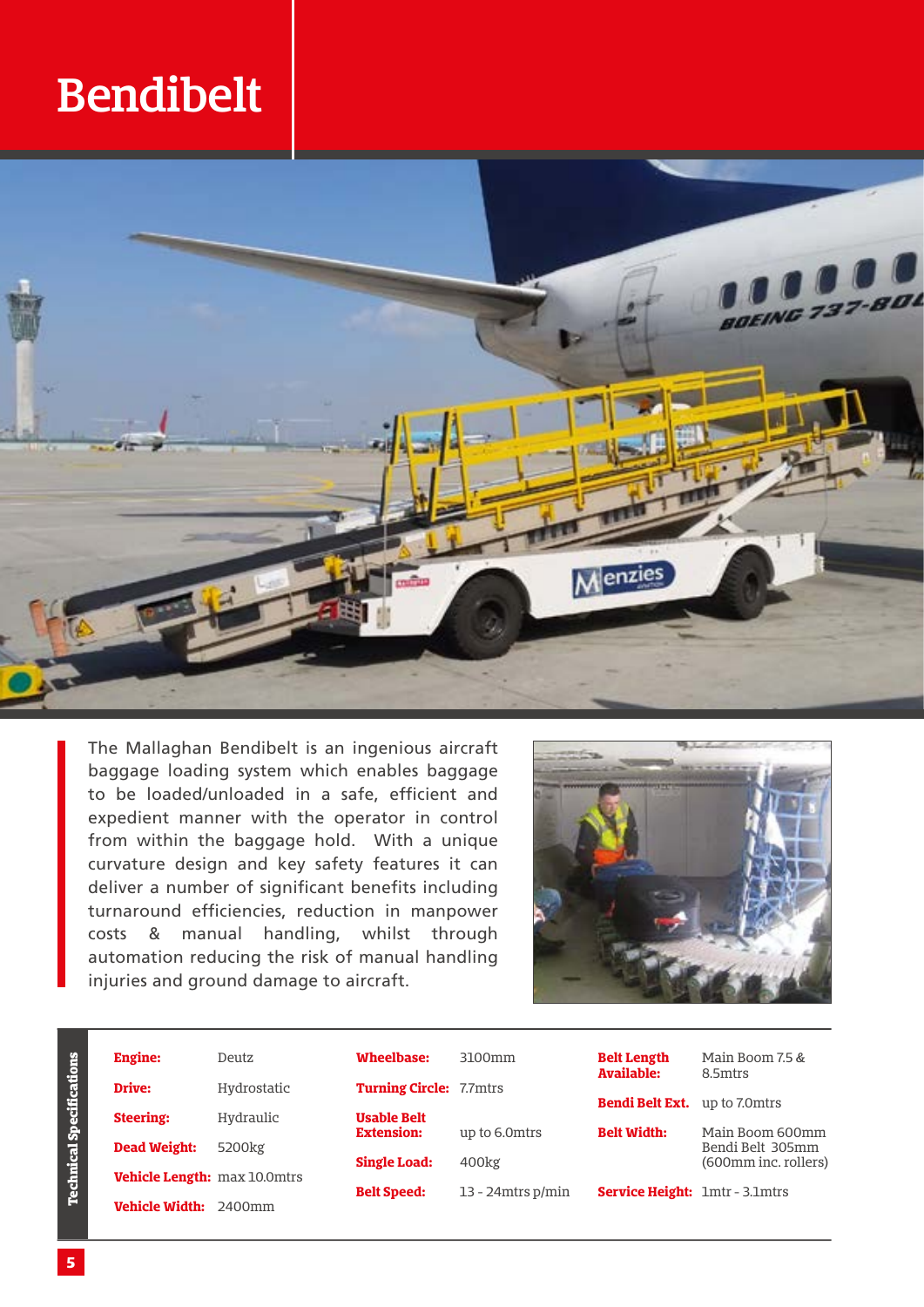





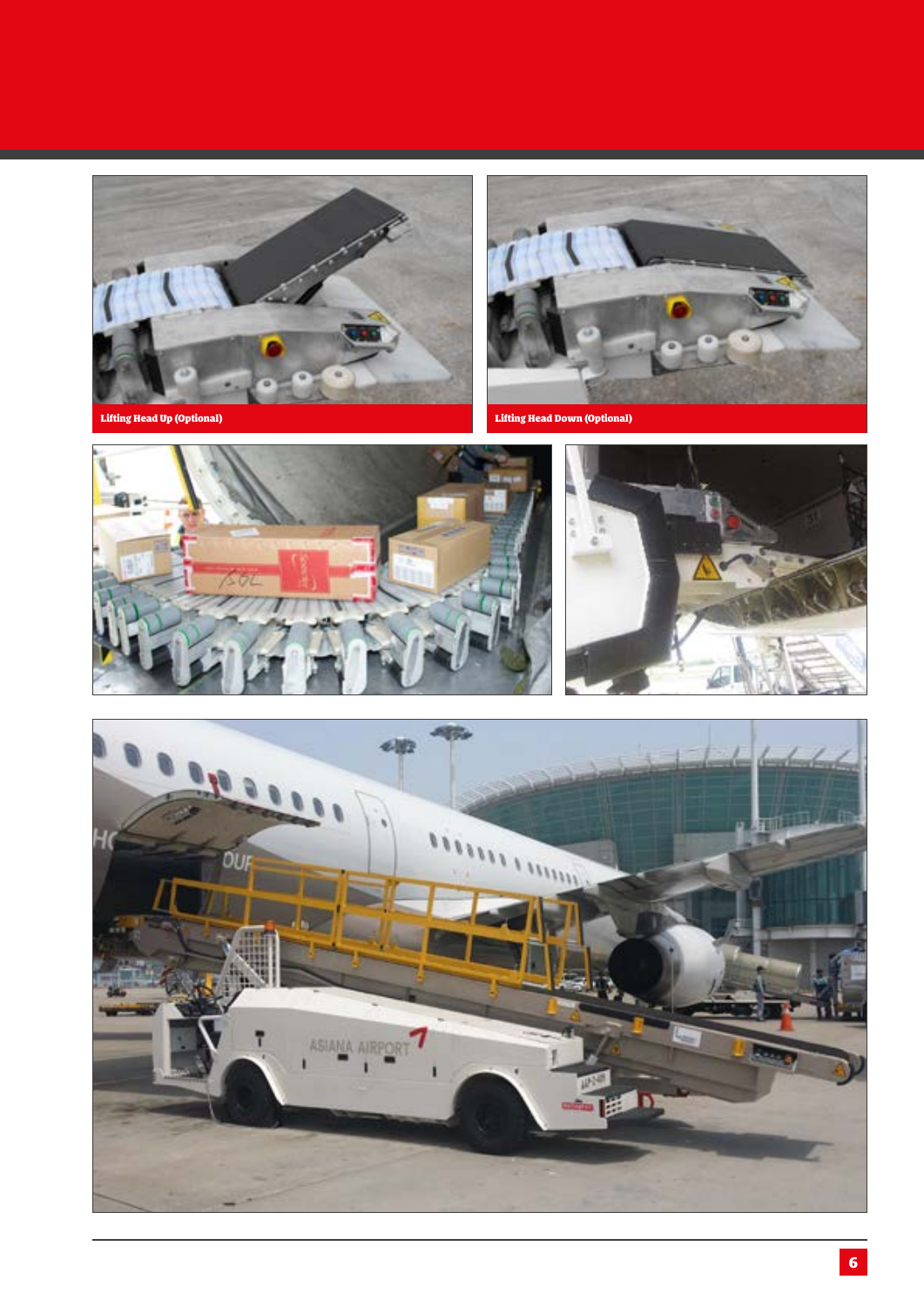### **Toilet Service Trucks**

The Mallaghan Toilet Service Truck has been specially designed to service the toilet tank of all aircraft types based on the vacuum evacuation principle.

#### **Technical Specifications**

#### **Models**

- **TSU1000**
- 1000 litre tank capacity
- 700 litre effluent
- 300 litre flushing water

#### **TSU3000**

- 3000 litre tank capacity
- 2000 litre effluent
- 1000 litre flushing water

#### **TSU4500**

- 4500 litre tank capacity
- 3000 litre effluent
- 1500 litre flushing water

#### **Specification**

- Waste tank mounted in tandem with flush tank.
- Complete assembly attached to vehicle chassis via independent flexible rubber mounts.
- Top surface covered with aluminium tread-plate supported on a tubular frame, secured to the tank top ensuring easy access to the aircraft servicing points.
- Water and vacuum services are provided via power take-off, which is engaged or disengaged within the vehicle cab.

#### **Chassis**

All suitable commercial chassis

#### **Typical Options**

- Automatic gear box
- Hydraulic tail-lift
- Winterisation

#### **Additional Options**

Available upon request.





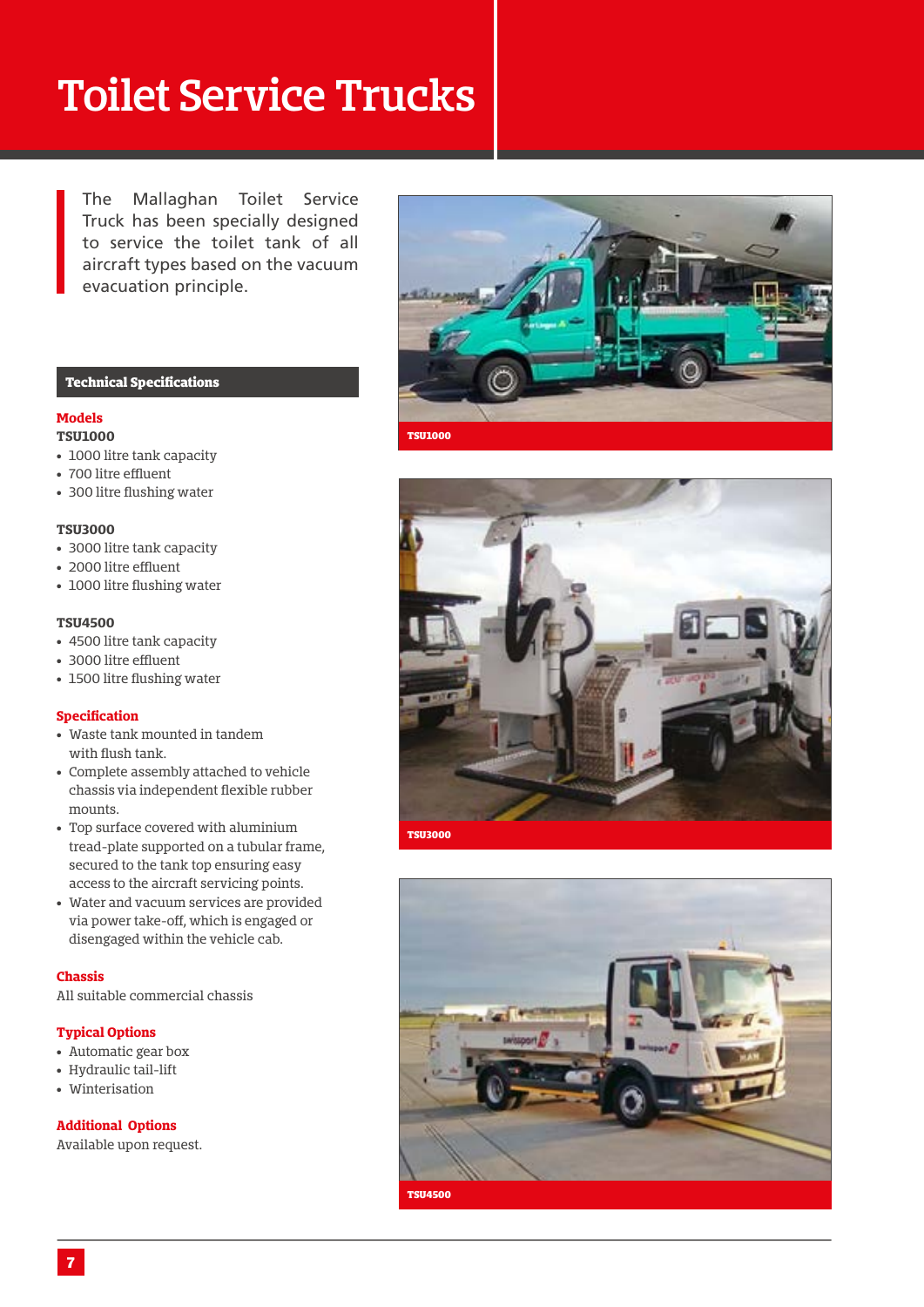### **Water Service Trucks**







The Mallaghan Water Service Truck has been specially designed to replenish the water tank of all aircraft types.

#### **Technical Specifications**

#### **Models**

**WSU1000**  • 1000 litre tank capacity

#### **WSU3000**

• 3000 litre tank capacity

#### **WSU4500**

• 4500 litre tank capacity

#### **Specification**

- Stainless steel water tank.
- Complete assembly attached to vehicle chassis via independent flexible rubber mounts.
- Top surface covered with aluminium tread-plate supported on a tubular frame, secured to the tank top ensuring easy access to the aircraft servicing points.
- Water services are provided via power take-off, which is engaged or disengaged within the vehicle cab.

#### **Chassis**

All suitable commercial chassis

#### **Typical Options**

- Automatic gear box
- Hydraulic tail-lift
- Winterisation

**Additional Options** Available upon request.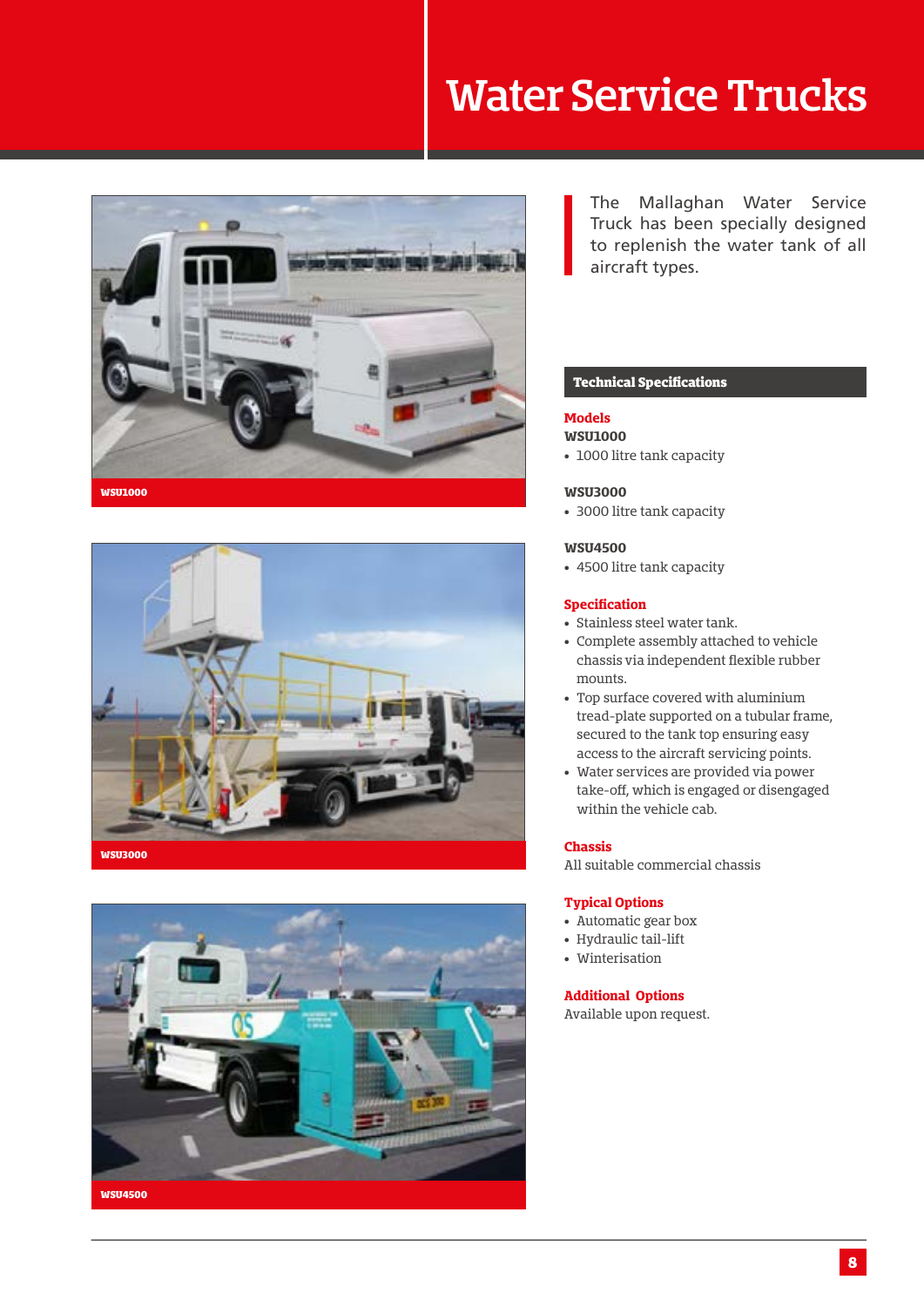### **PRM Medical Lifts**



The highly acclaimed Mallaghan PRM Medical Lift has been specifically designed for the safe and comfortable transport of PRM passengers to and from the aircraft. The Mallaghan Medical Lift ensures to provide a prompt and dignified service in the most comfortable manner possible. The range is available in self-propelled and truck mounted options.









#### **Technical Specifications**

#### **Model / Sill Heights Available From:**

**ML6100D Self Propelled Chassis** 1090mm - 6000mm

**ML4000T Truck Mounted** 1300mm - 4200mm

**ML6100T Truck Mounted** 1500mm - 6000mm

**ML6100TD Truck Mounted** 1500mm - 6000mm

**ML8000T Truck Mounted (A380)**  3000mm - 8200mm

**Typical Capacity** 6 wheelchairs, 1 stretcher.

#### **Chassis**

Standard commercial chassis (Such as Iveco, MAN, Mercedes-Benz, DAF, Volvo, Scania).

#### **Platform**

Available in full width, half-width and traverse options.

#### **Scissor Mechanism**

Mallaghan scissors with built-in hydraulic cylinders and four hydraulic chassis stabilisers.

#### **Van Body**

Insulated G.R.P panels. Tail-lift with folding safety rails

**Electric System**

24v relay or PLC computer.

#### **Typical Options**

- Automatic gearbox
- Air conditioning
- Medicine & blanket cabinet/s
- Wheelchair/stretcher clamps

#### **Additional Options**

Available upon request.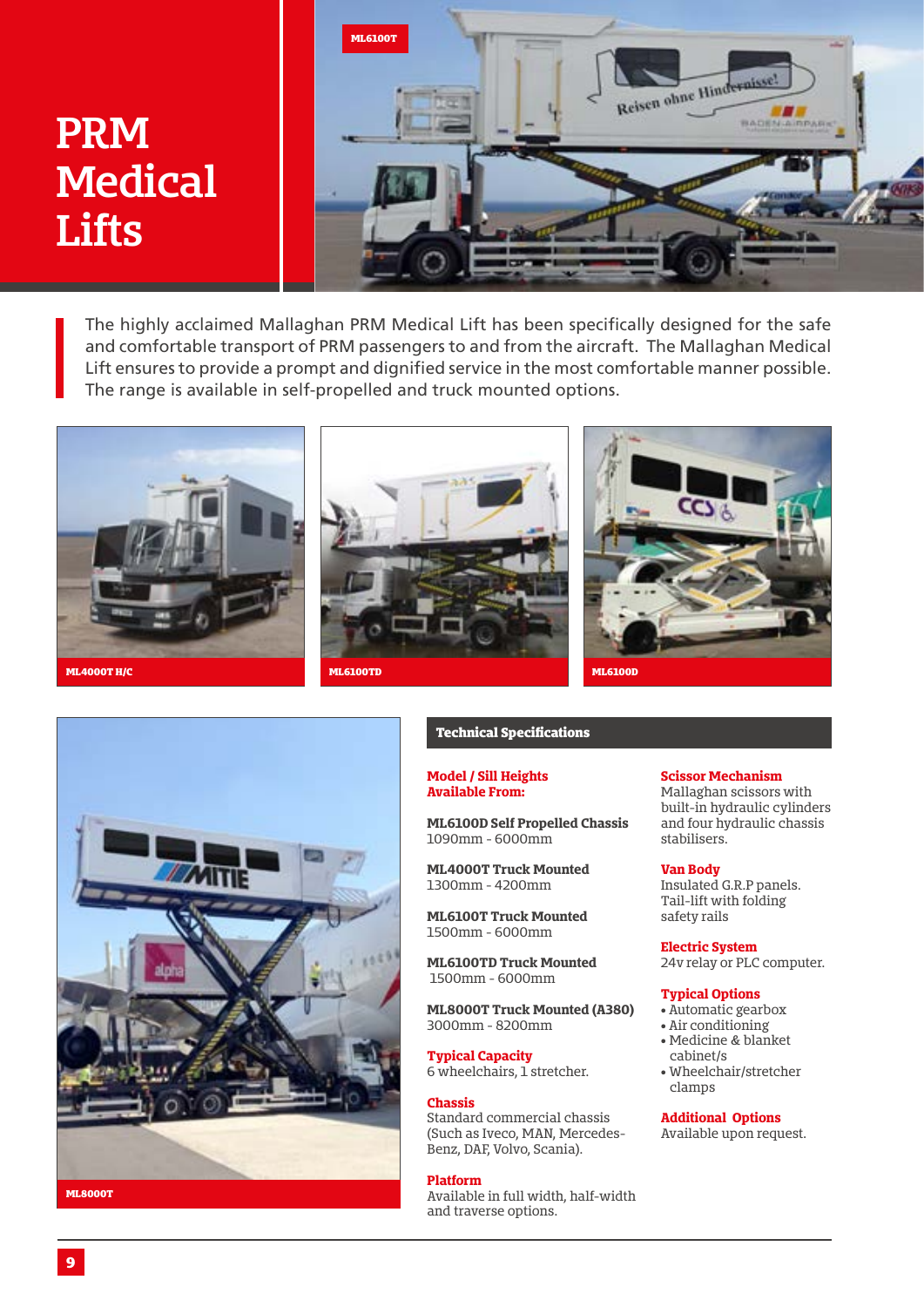

### **Additional GSE**

In addition to our extensive range of GSE products we can offer tailor-made equipment for a vast range of Airport Operational Requirements.



**MPL11**